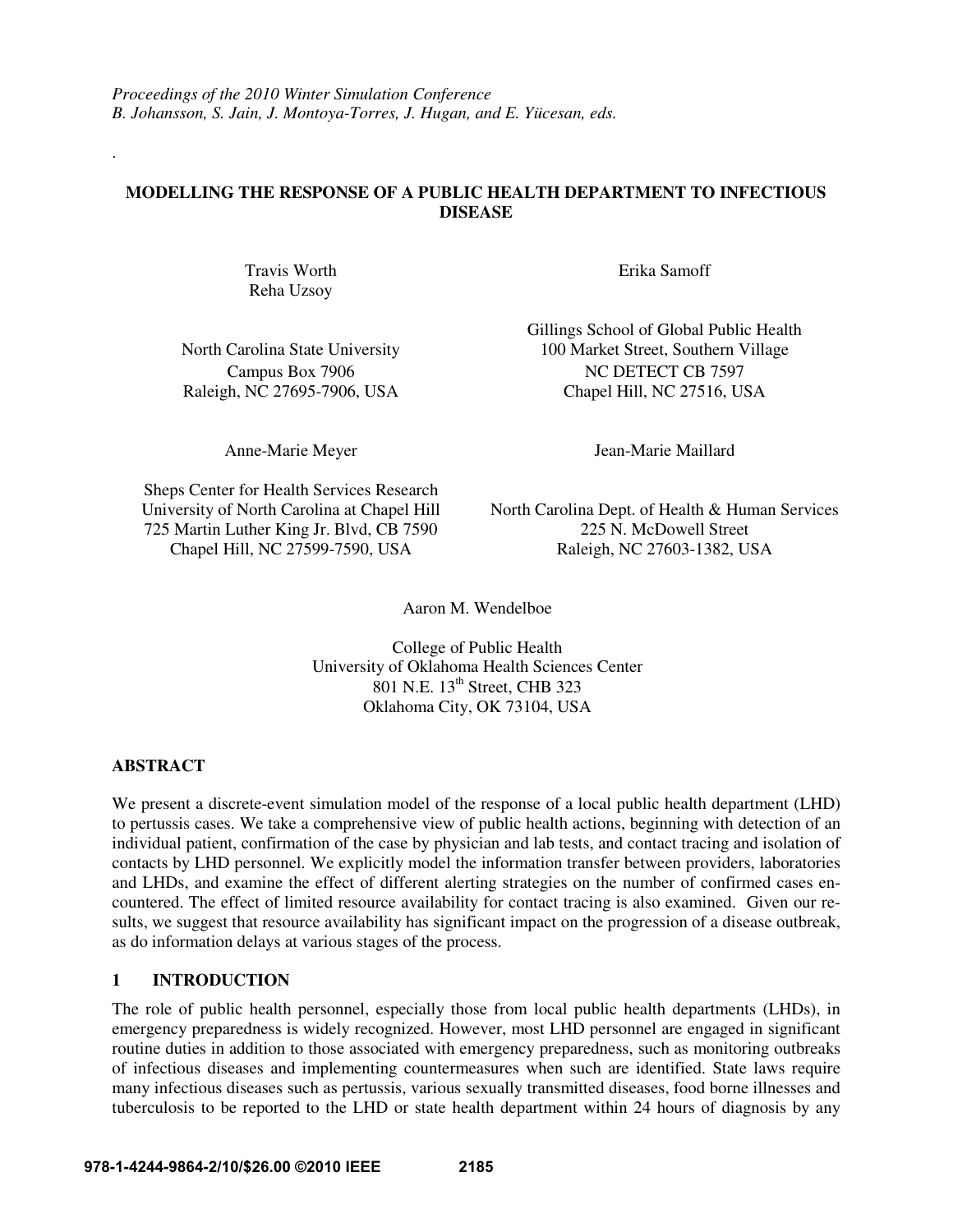health provider in that LHD's jurisdiction. LHD personnel must follow up on all such reported cases, making sure that necessary measures are taken to prevent wider transmission and to treat patients already infected. One of the most common types of countermeasures used by LHDs in the face of an infectious disease is contact tracing, where contacts of infected patients are identified, located and either treated, vaccinated or isolated to prevent their infecting additional patients. Given that there are many different infectious diseases that a LHD must potentially be monitoring at any given time, surveillance of the population to detect an outbreak and the execution of countermeasures such as contact tracing constitute a very significant fraction of the workload of an LHD. This routine workload, in turn, must by necessity affect the ability of the LHD to rapidly detect emergency situations such as an outbreak of a new disease (such as the H1N1 influenza) or a bioterrorism attack. Hence an effective characterization of the ability of a LHD to react to an emergency situation must begin with a thorough understanding of the routine workload of its personnel; only then can we begin to assess the ability of the LHD to recognize and react to a new situation in a timely manner.

In this paper we develop a simple simulation model that combines an epidemiological model of disease transmission with a discrete event model of the process undergone by infected patients and their contacts in a LHD. We explicitly model the limited resources available for contact tracing as a multiserver queue, allowing us to capture the effect of workload on the time required for contact tracing, and hence the number of additional infections caused by infected patients (secondary infections). We examine the effect of the level of resource availability and initiation of contact tracing on the total number of confirmed cases in an outbreak. Pertussis (whooping cough) is used as the testbed due to the prevalence of this disease in the workload of LHDs, its highly infectious nature and the availability of prior studies on its epidemiology. Our results indicate that the level of LHD resource availability significantly affects the number of confirmed cases in an outbreak, as well as its duration. In addition, the rapidity with which the start of an outbreak is recognized and contact tracing initiated also has significant effect on outbreak magnitude, and thus on the workload of the LHD.

#### **2 LITERATURE REVIEW**

The epidemiology of pertussis has been studied in the public health and medical communities for several decades, starting early in the  $20<sup>th</sup>$  century (Stocks 1933). Among the large number of publications addressing this disease, Wendelboe et al. (2007a,b) study the transmission of the disease in young infants, while Wendelboe and Van Rie (2006) review available diagnostic tools.

 Extensive prior research has used continuous simulation models (also referred to as system dynamics models) to study the spread and transmission of infection through populations to determine the effectiveness of vaccination strategies within the United States (Hethcote 1999; Van Rie and Hethcote 2004). An extensive review of mathematical modeling techniques for the study of different aspects of infectious diseases is given by Hethcote(2000), while an excellent overview of various aspects of system dynamics modeling is given by Sterman(Sterman 2000). Koopman (2004) discusses the uses of computer modeling of infectious diseases from a public health perspective.

 To model the spread and transmission of infectious diseases, age-structured compartmental models are used. These consist of 12-16 distinct subpopulations or compartments based on the susceptibility of the individuals within the compartment such as fully susceptible individuals, those with varying levels of infection, varying levels of vaccinated immunity, and waning immunity. A theoretical population of constant size whose age distribution has reached steady state is used to populate these compartments, using 32 distinct age groups. Each of these age groups has an associated daily death rate and daily outflow rate representing aging into the next age group, as well as a fertility rate to add newborns to the population. Movements between compartments occur when there is adequate contact of a susceptible individual with an infective individual for transmission to occur, an age increase results in vaccination, or vaccination efficacy wanes due to an age increase. Transmission between infected individuals and susceptible individuals is based on estimated force of infection parameters and a contact mixing matrix that specifies the age distribution of contacts for individuals from each age group (Hethcote 1997). The resulting mathematical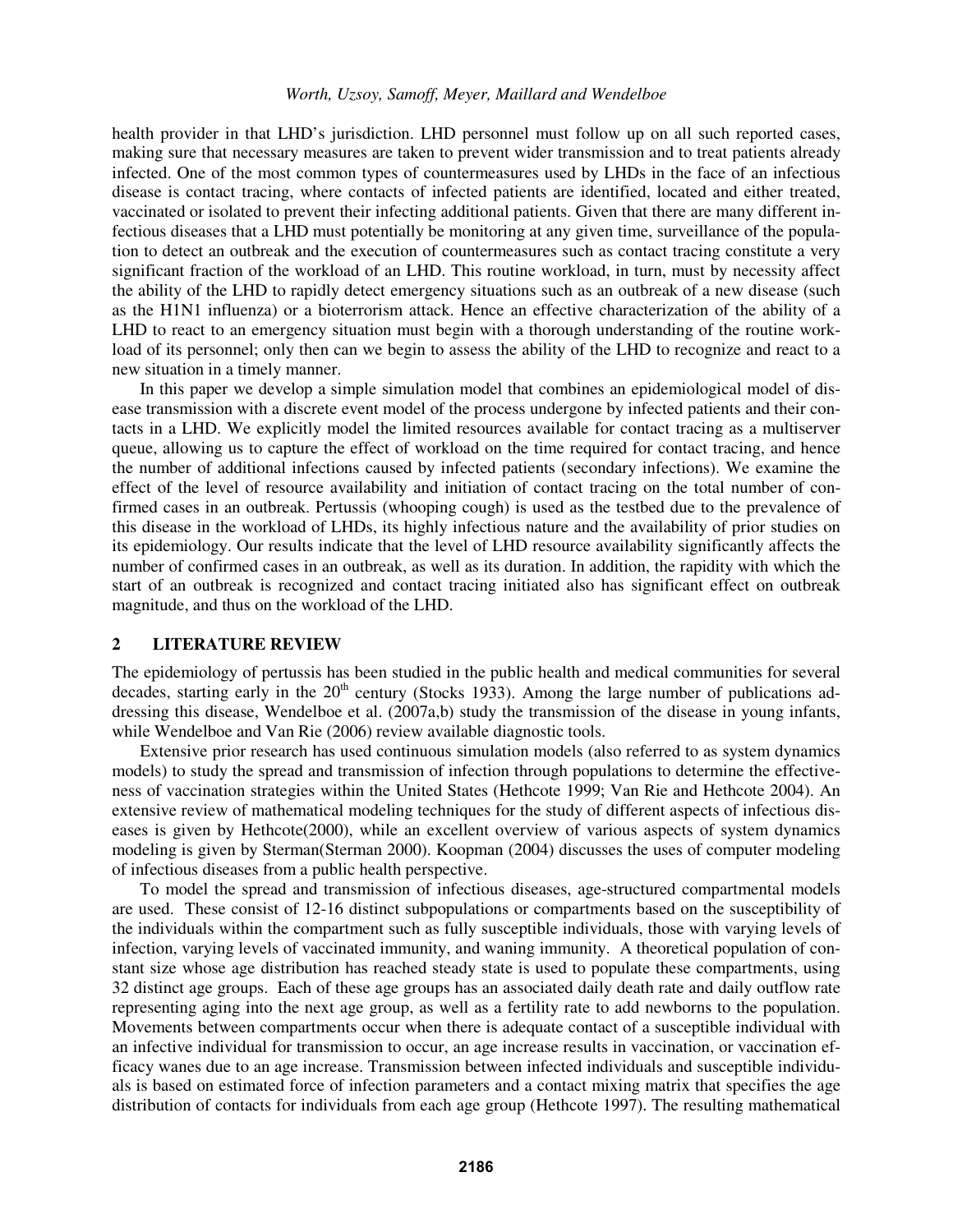model contains over 380 differential equations giving the rate of daily transfers between age groups and compartments. The computer simulations are conducted using the numerical solutions of these differential equations and the daily incidence of pertussis from the year 1940-2040. The models are used to examine different vaccination strategies to determine if it were possible to eradicate pertussis within the United States (Hethcote 1999; Van Rie and Hethcote 2004).

A number of models have also examined the effects of different contact tracing policies on the spread of infectious diseases (Eames and Keeling 2003; Eames 2006). Much of this work focuses on the structure of the network of contacts that must be traced, in terms of how many contacts a given individual may have. Several different approaches to contact tracing have been proposed. In single-step contact tracing, a fixed fraction of the contacts of an index case (the patient identified as being infected) are identified and treated. The key parameter here is the fraction of treated contacts, and Eames (2006) demonstrates the very limited ability of this type of contact tracing to eradicate the infection from the population. Under iterative contact tracing, on the other hand, all contacts of the index case are treated as index cases themselves, with all their contacts being traced and treated, so that contact tracing progresses through the population along the paths of infection. This approach to contact tracing has been shown to be more effective than single-step contact tracing, and is the approach taken by most LHDs in North Carolina. Hence our model focuses on an iterative contact tracing policy. Other authors (Armbruster and Brandeau 2007; Armbruster and Brandeau 2010) have examined the optimal mix of screening and contact tracing required for cost effective control of endemic and chronic diseases.

The model presented in this paper differs from those previously discussed. While the previous models discussed have focused on the spread and incidence of pertussis in a steady state environment for vaccination purposes, this paper focuses on the effect of different public health responses have on an outbreak within a defined area, specifically the jurisdiction of an LHD. The model presented in this paper is designed to focus more on modeling the effects of information delays and resource capacity within an outbreak than on the spread of pertussis within a larger population. It does not use a compartmental design but does incorporate the age-structured design of the previously discussed models as well as uses the force of infection parameter estimates derived by Hethcote in his work (Hethcote 1997; Hethcote 1999).

## **3 MODEL OVERVIEW**

## **3.1 Model Overview**

Our simulation model was developed to study how the levels of resource availability within an LHD may affect the spread and mitigation of pertussis within their local geographic jurisdiction. It is developed as a discrete-event computer simulation model using the time and resource based delays modules within the *Arena* modeling software. The model begins by creating a single entity corresponding to the index case (the first infected patient in the population). This index case then comes into contact with other individuals, creating other entities (contacts), some of whom are infected based on the force of infection model used. These contacts, in turn, come into contact with others, creating additional contact entities. Over time, most of the infected contacts will seek treatment from a physician. However, some contacts in older age groups may not seek treatment due to milder symptoms, busy lifestyles, lack of insurance, etc. If the physician suspects that the contact entity may have pertussis, they will order a culture or polymerase chain reaction (PCR) test (Wendelboe and Van Rie 2006) whose results are transmitted to the physician when the test is complete. If the results of the test are positive the physician will then report a confirmed case of pertussis to the LHD. Once the LHD receives a certain number of confirmed cases, they will begin contact tracing, a process in which health department staff, usually communicable disease (CD) nurses, will try to locate and contact all known direct contacts with the confirmed cases and advise them on the correct course of action to be taken. Contacts are usually advised to isolate themselves and take medication, preventing them from infecting additional patients, and their vaccination histories are reviewed and brought up to date. This results in more confirmed cases as those who feel they have come in contact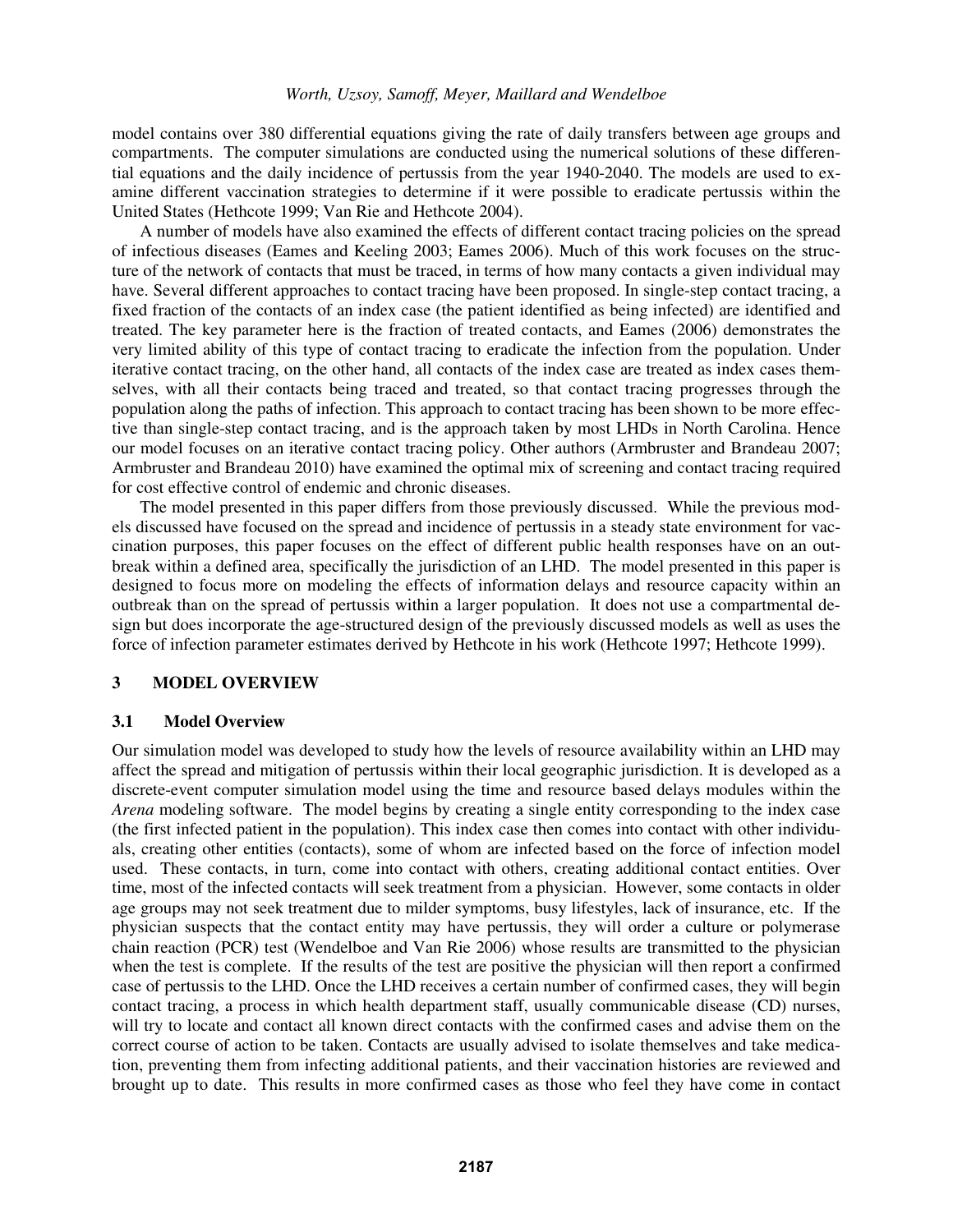with an infected individual will seek out medical attention. Eventually as more and more contacts are tracked down and isolated, fewer new infections arise, and the outbreak will be contained.

## **3.2 Age Structured Design**

Within the model decisions are made on each contact entity that affect its movement between modules in the model. These decisions are whether or not the contact entity is infected based on symptoms, the number of direct contacts the entity will create, what kind of medical test is ordered, and the type of results of the test. These attributes are assigned based upon data obtained from the North Carolina Division of Public Health (NCDPH). The data covered all pertussis cases reported in North Carolina in the years 2007 and 2008. The population was divided into 11 different age groups:  $\lt 1$  year, years 1-4, 5-9, 10-14, 15-19, 20-24, 25-29, 30-39, 40-49, 50-59, and 60+ based on the data, and an empirical probability distribution was determined for each attribute based on the total number of cases and the number of cases per age group with the pertussis data provided. Using the data and these age groups, four other probability distributions were also determined for each specific each group:

- Symptom Distribution: Determines whether the patient is infected or not, based on age group and Hethcote's force of infection estimates (Hethcote 1997).
- Contact Distribution: Determines the number of direct contacts a given patient will have, based on the NCDPH data.
- Test Distribution: Determines whether a patient diagnosed by a physician will have a culture or PCR test ordered for them, based on the NCDPH data.
- Culture Result Distribution: Determines whether the culture test ordered has a positive or negative result, given the patient's age group and symptoms, based on the NCDPH data.
- PCR Result Distribution: Determines whether the PCR test ordered has a positive or negative result, given the patient's age group and symptoms.
- Culture Negative Result Distribution: Determines whether a negative culture test result is a true negative or false negative, based on the NCDPH data.
- PCR Negative Result Distribution: Determines whether a negative PCR result is a true negative or false negative, based on the NCDPH data.

 These distributions are used to assign the specific attributes to each contact entity based upon their age group that collectively control the decisions determining their movement through the model.

## **3.3 Force of Infection Parameters**

We use Hethcote's estimates of force of infection rate parameters by age group (Hethcote 1997) to determine whether the contacts created were infected or not. These rates were broken down into age groups which fit with the age-structured design of the model. The force of infection rate parameter λ*i* for the *i*th age group determines the percentage of the total number of contacts  $C_i$  created by an infected patient in the *i*th age group are infected, yielding a number of infected patients in age group *i* of  $\lambda_i C_i$ .

## **3.4 Time and Resource Based Delays**

The model uses a combination of time and resource based delays to model the movements of patient entities between modules of the model. The only resource based delay models the contact tracing process as a multiserver queue whose servers represent the LHD personnel who track down and contact all known direct contacts with suspected or confirmed pertussis. Entities representing identified confirmed cases wait until they are contacted by one of the contact tracing resources on a first in first out basis. The average duration of an entity in this queue is determined by the rate at which confirmed cases are identified and the rate at which the contact tracing resources can process them by identifying and notifying all their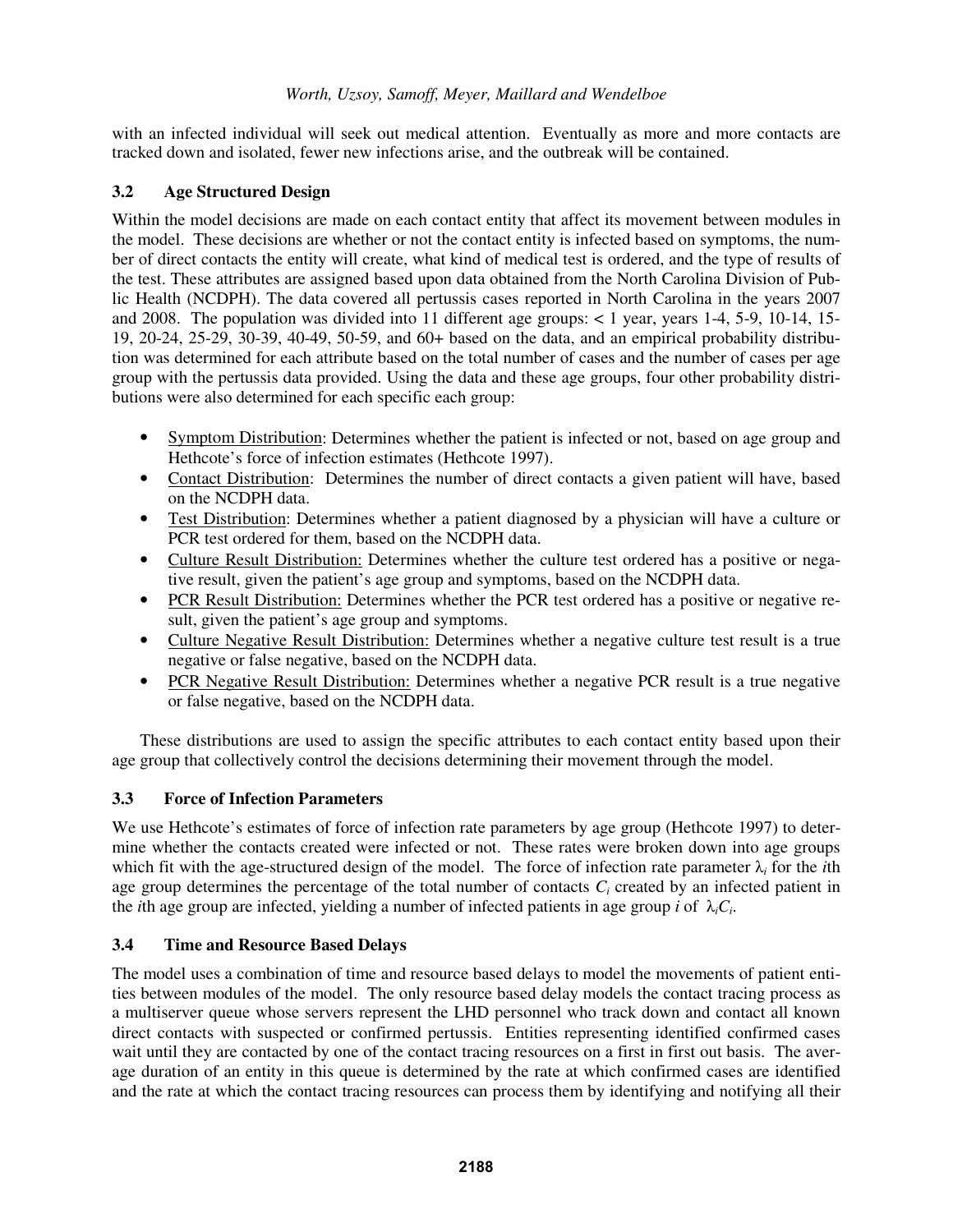contacts. This representation of contact tracing differs substantially from that used in most of the literature on contact tracing, e.g., (Eames and Keeling 2003; Eames 2006), which does not explicitly model the resources used in contact tracing or the associated queuing phenomena, treating contact tracing as a simple time delay.

All other delays in the model are simple time-based delays. These include an incubation period of the infection, waiting to get an appointment with a physician, and the physician waiting for test results. These delays were estimated from multiple sources, notably interviews with public health personnel from the NCDPH and were mainly estimated using triangular distributions. All infection related delays such as the incubation period of pertussis and the period of communicability were derived from the *Control of Communicable Diseases Manual* (Heymann 2008). All other delays were estimated after extensive conversations with health department employees and pertussis domain experts.

## **3.5 Assumptions**

The following specific assumptions were needed to define how certain parts of the model operate:

- A certain percentage of entities aged 25 years or older would not attempt to seek treatment from a physician even if they were infected and showing symptoms of pertussis. This assumption is made due to the fact that older individuals are less likely to see a doctor even if they do have an illness due to busy schedules, lack of insurance, etc.
- A certain percentage of entities that do seek treatment from a physician will be misdiagnosed.
- A certain percentage of contact entities will not be located once contact tracing has begun.
- Contact entities who have a pertussis test ordered for them will undergo either a culture test or a PCR test, but not both.

### **3.6 Model Flow**

To better describe the model we shall organize our discussion around three principal sections:

- Index Case and Contact Creation
- Physician Treatment, Lab Results, and Health Alert
- Contact Tracing

### **3.6.1 Index Case and Contact Creation Section**

This section, the first of the model, starts with an entity representing the index case being created. Once the entity is created, it is first assigned an age group based on the age group probability distribution. It is then assigned the attributes of its symptoms as well as the number of contact entities it will generate, based upon its age group. The index entity then moves to the incubation period time delay module, and while doing so causes a number of entities corresponding to the index case's number of contacts to be created. Although all the index entity's contacts are created simultaneously, they are released individually into the model after a different random time delay, simulating the fact that the index case would make direct contact with them at different times during its infectious period.

 After a contact entity is released into the model it follows a process very similar to that of the index case. It is first assigned an age group attribute, then, based on the age group, its symptoms and the number of contacts it generates. After these contacts have been generated, we determine whether each contact is infected or not based upon its symptoms. Contact entities that are not infected move to the contact tracing section of the model and wait in a hold module for contact tracing to begin. If the entity is infected and contact tracing has not begun, the entity moves into the incubation period time delay module. This time delay represents the amount of time elapsing between the patient becoming infected and their displaying symptoms severe enough to seek treatment from a physician. There is a probability that some of these in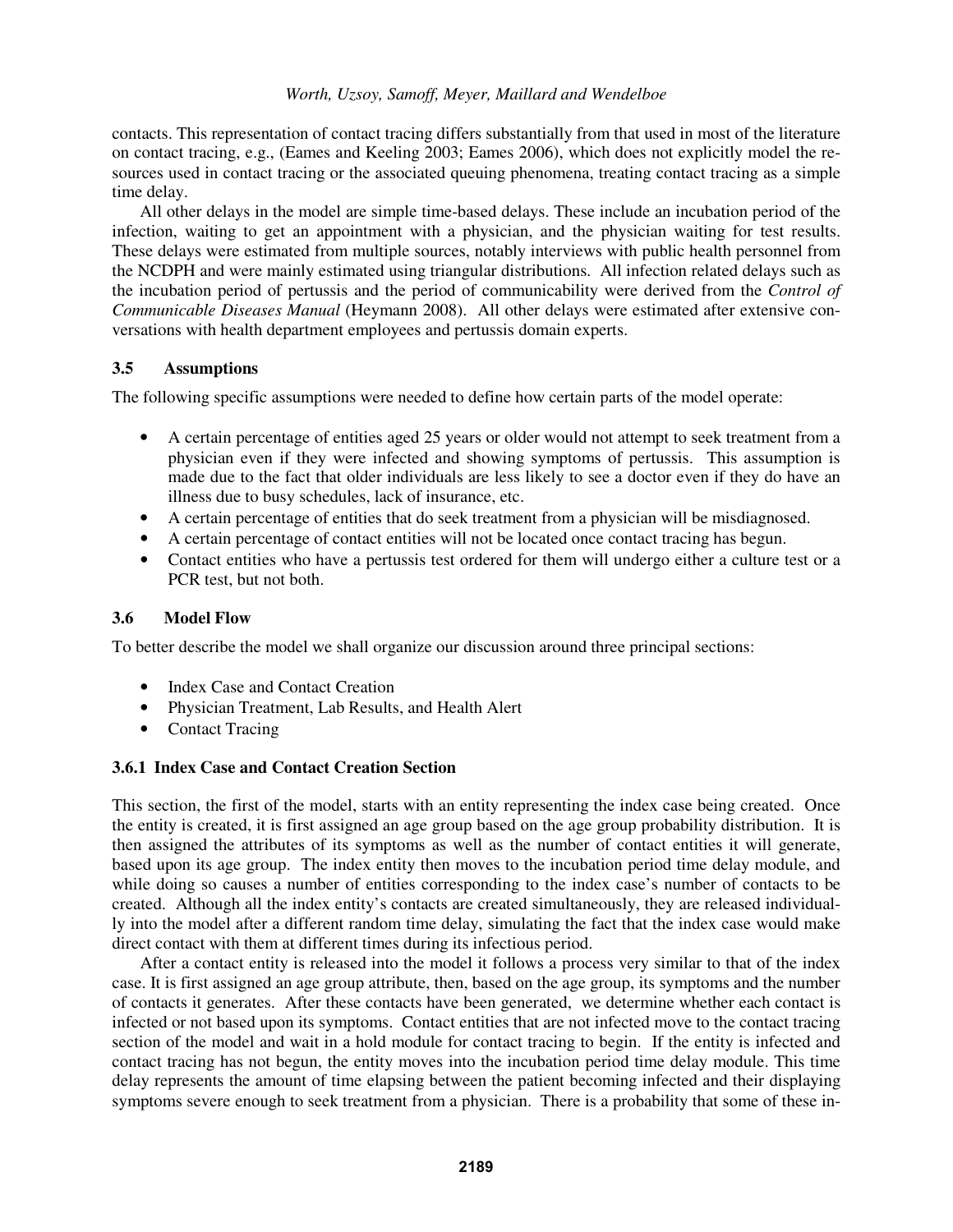fected entities will not seek treatment. Figure 1 shows an overview of the flow of entities through this section of the model.

### **3.6.2 Physician Treatment, Lab Results, and Health Alert Section**

This section of the model begins with entities moving from the incubation period time delay module to a delay module representing the time elapsing between the patient exhibiting symptoms and their seeking care from a physician. Once the patient sees a physician, a diagnosis event occurs for each entity. Entities are either misdiagnosed as not having pertussis, or recognized as a possible pertussis case. Misdiagnosed (false negative) entities move to the contact tracing section of the model to await contact tracing in a hold module. These entities continue to create additional contacts if they are still in their infectious stage of pertussis (Heymann 2008), a period of roughly three weeks time from infection. The entities that are classified as possible cases are then duplicated to represent both the flow of information and the flow of entities within the model. One set of the duplicate entities moves to the contact tracing section of the model to serve as the contact entities. The other set moves to an attribute assignment determining what type of test will be ordered (PCR or Culture) to confirm whether the patient has pertussis. These entities represent the flow of information regarding the entities (medical records, test results, etc.) that go to seek treatment. After the type of test is assigned, the information entities move to a delay module to wait for the test to be completed. This time delay depends on which type of test is ordered. Once the test result is obtained, the information entities are assigned a test result attribute - positive, negative, or false negative. If the result is a true negative, the entity simply exits the model. If the result is a false negative, there is possibility that the contact entity can create additional contacts. If the test result is positive, it is returned to the ordering physician after a time delay. After another delay the confirmed case of pertussis is reported to the LHD. After enough confirmed cases are reported to the health department to reach the health alert threshold, the contact tracing section of the model will be triggered to begin after a short delay. Figure 2 is an overview of the flow of entities through this section of the model.



Figure 1: Index Case and Contact Creation Section Flow Diagram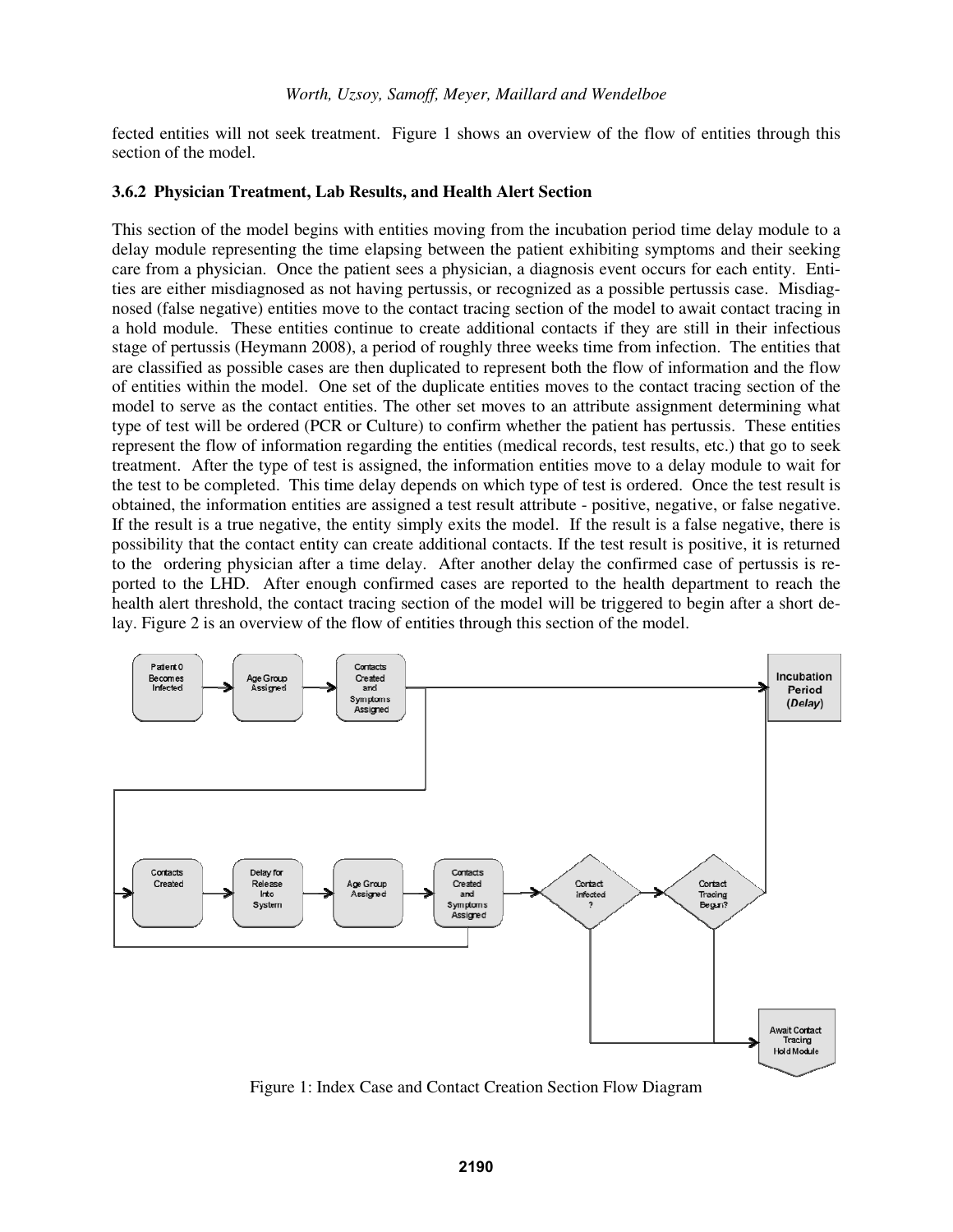#### **3.6.3 Contact Tracing Section**

Once the contact tracing section of the model is initiated, all the contact entities that have moved to this section of the model and are waiting in the hold module begin to be processed by the contact tracing server. This server is a resource-based delay unlike the time based delays discussed in Section 3.4. The initiation of contact tracing has two additional effects on the model. Once this section is triggered all newly created infected contact entities do not move to the incubation period time delay, but instead they move directly to the contact tracing server queue. In addition, before newly created contact entities are assigned a number of contacts to create the contact tracing server queue is examined. If the number in queue is under 15, the contact entity will not create any additional contacts, under the assumption that they will be contacted by the LHD very shortly after creation before infecting others. This hopefully over time will completely stop the infection. After being processed by the contact tracing server, entities that did not choose to seek treatment initially or those that were misdiagnosed will now receive treatment, and after a delay for processing their diagnostic test, will now become a confirmed case, and the entities will then be disposed of. The other entities that were already confirmed cases or were not infected will then after being processed by the contact tracing server be disposed of, ending their flow through the model. Figure 3 is an overview of the flow of entities through this final section of the model.



Figure 2: Physician Treatment, Lab Results, and Health Alert Section Flow Diagram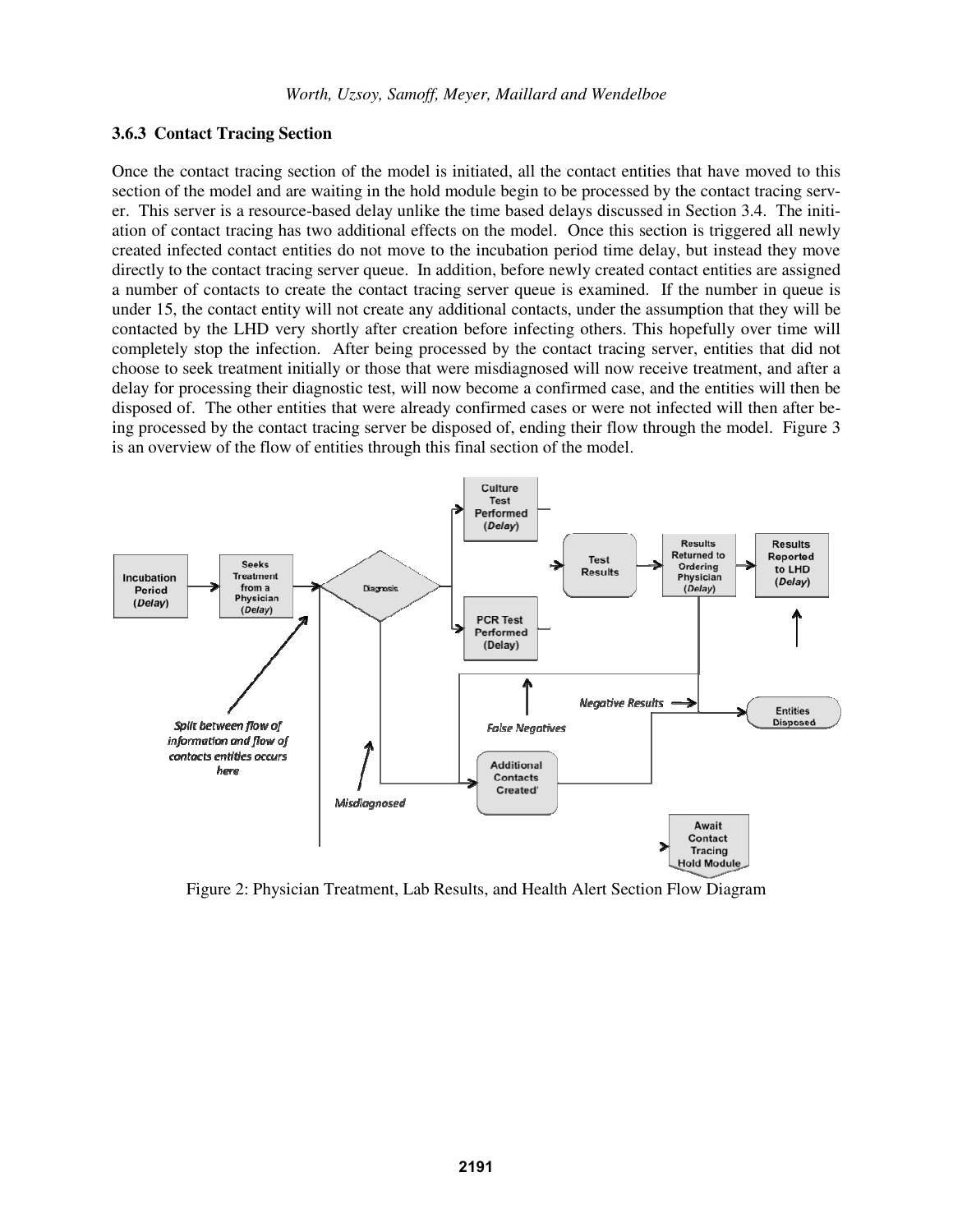

#### **4 FEATURED RESULTS**

#### **4.1 Effect of Confirmed Case Threshold for Initiation of Contact Tracing**

To examine the results of the simulation model, output data were collected on the number of confirmed cases per day. The model was first used to study the effects of the number of confirmed cases required for the LHD to recognize a public health threat and begin contact tracing. A base case was established under which the LHD has 3 resources available 24 hours a day seven days a week to perform the contact tracing. Scenarios were run with the base case parameters with confirmed case threshold levels requiring 1, 2, 3, and 4 confirmed cases to trigger the contact tracing. The simulations ran for 200 days with 500 replications for each scenario due to the terminating nature of the outbreak being simulated.

As seen in Figure 4, a threshold of one confirmed case results in the lowest average cumulative confirmed cases, and the curve begins to level off earlier in the simulation than the other curves. As the confirmed case threshold is increased, the average number of cumulative confirmed cases increases from 36 cases with a threshold of one confirmed case to 46 cases with four confirmed cases. The biggest average increase occurs when the threshold is increased from one confirmed case to two. The curves themselves also begin to level off later in the simulation, although with minimal increase. These results are intuitive: the earlier contact tracing is begun, the sooner infected patients can be located and isolated, reducing the overall number of confirmed cases that will occur.

The results in Figure 5 show that once contact tracing has begun, there is an increase in the average number of confirmed cases per day that occur for roughly three weeks, after which the outbreak is controlled and the number of confirmed cases per day decreases rapidly to zero. Again, the earlier contact tracing is begun the sooner the increase in confirmed cases per day begins, with lower average numbers of confirmed cases per day.

#### **4.2 Resource Capacity and Availability**

This model was designed as a tool to study the effects of varying levels of resource capacity and availability on the spread and mitigation of a pertussis outbreak. To demonstrate the ability of this tool to model these effects, a specific threshold level was examined by varying the levels of resource (personnel) availability. These scenarios were: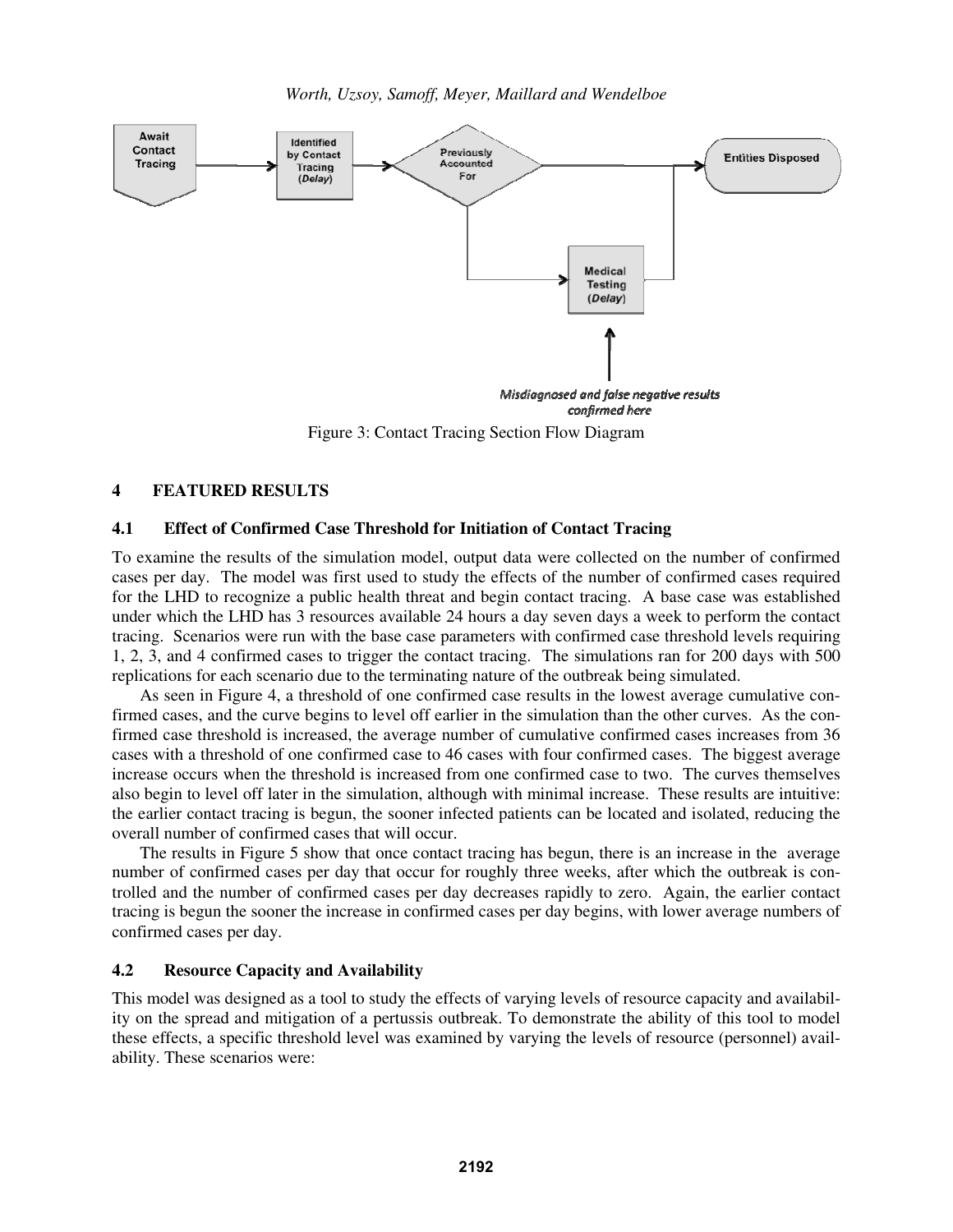

**Average No. of Confirmed Cases Per Day**  $3.5$  $\overline{\mathbf{3}}$ cont-influence  $2.5$  $\mathbf 2$  $1.5$  $\mathbf 1$  $0.5$  $\Omega$ **Turn**  $\infty$ **Simulation Days** 1 Confirmed Case -2 Confirmed Cases -3 Confirmed Cases -4 Confirmed Cases

Figure 5: Average confirmed cases per day generated over 200 days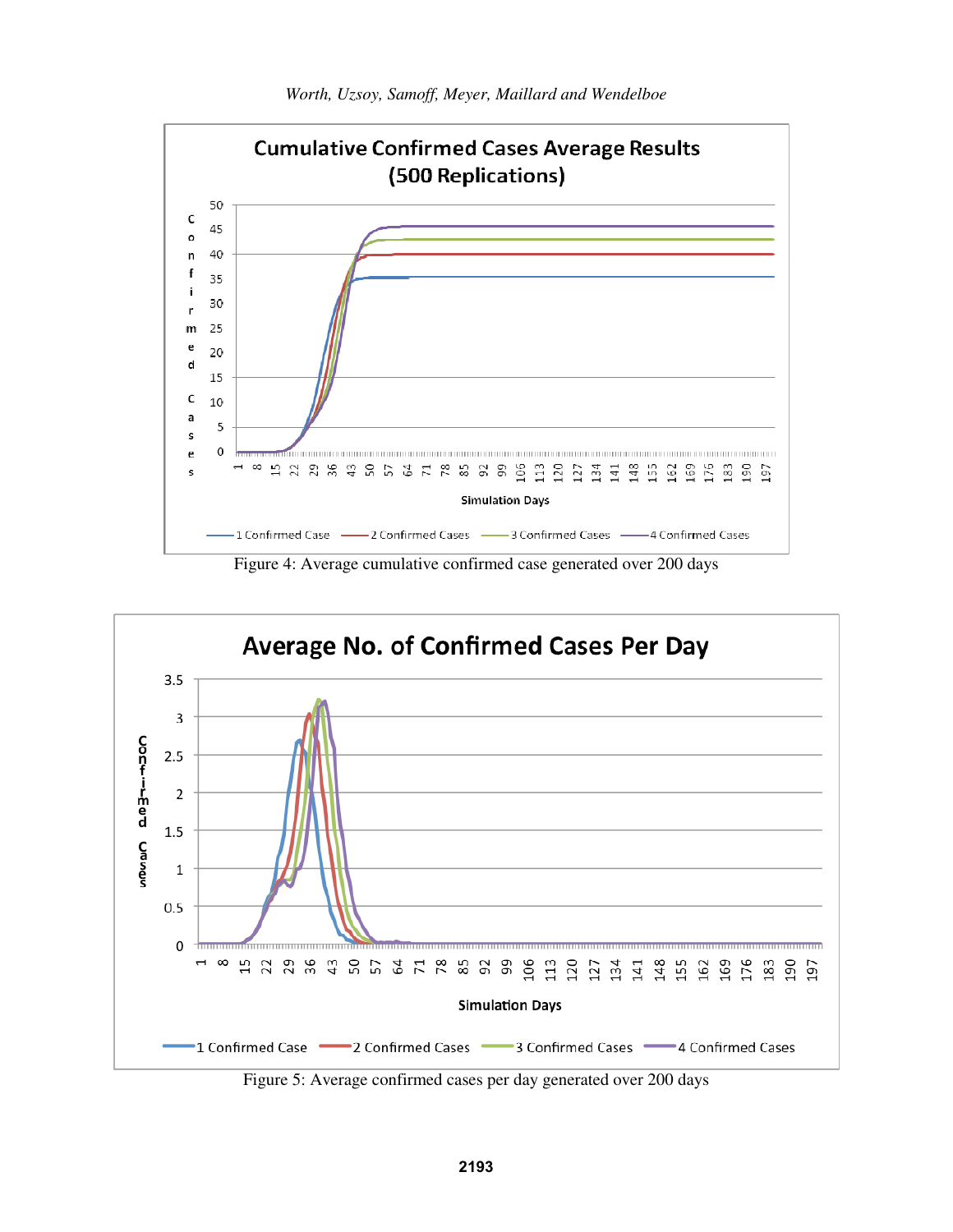- Base Case: 3 resource capacity of the health department available 24 hours a day 7 days a week
- 3 Resources: 3 resource capacity of the health department available 8 hours a day 7 days a week
- 4 Resources: 4 resource capacity of the health department available 8 hours a day 7 days a week
- 5 Resources: 5 resource capacity of the health department available 8 hours a day 7 days a week

 As seen in Figure 6, the lowest average number of cumulative cases arises under the base case, leveling off around 35 cases. Although the base case has only 3 resources, these resources are available around the clock, allowing contact tracing to occur quickly. Under the remaining scenarios, resources are available for 8 hours a day but vary in number. With each decrease in capacity their respective curves level off at higher cumulative averages, and later in the simulation. The scenario with five resources levels off around 60 cases, a significant increase from the 35 cases of the base case and almost 30 days later. The four resource scenario levels off around 95 cases. Interestingly, the three resource scenario never levels off, suggesting that the outbreak is never controlled. However, the growth appears to be approximately linear, suggesting that an approximate equilibrium between new infections and identified and isolated contacts is achieved.

The results in Figure 7 indicate that as in Figure 5, once contact tracing is begun there is an increase in the number of confirmed cases per day that lasts for a period of time before decreasing to zero. However, as resource availability decreases relative to the base case, the increase occurs later and lasts longer, and in the case of the three resource capacity remains at almost a constant level through the end of the simulation.



Figure 6: Average cumulative confirmed cases generated over 200 days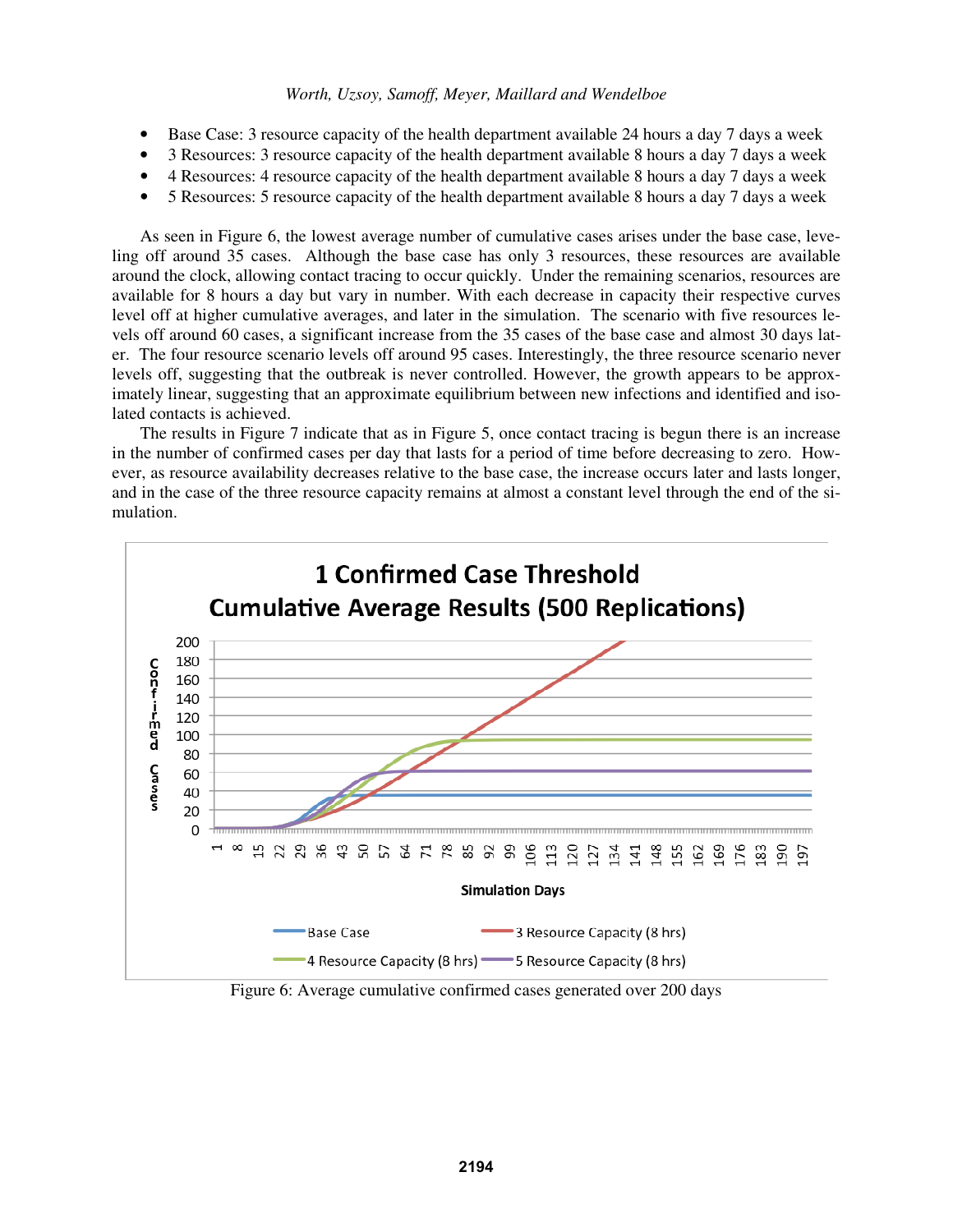

Figure 7: Average confirmed cases per day generated over 200 days

The above results indicate that the level of resources available for contact tracing has a significant impact on the degree to which a local health department can control and mitigate a pertussis outbreak. The lower the resource availability of the LHD, the longer it will take on average for contact tracing to be performed. This longer time to identify and isolate contacts results in a higher number of infections, since infectious patients are able to expose more contacts. These results are consistent with those of Eames(2006), who points out that contact tracing is of little value when the time to perform contact tracing is so long that infected individuals have time to transmit the disease to a large number of their contacts. The results in Figure 7 corresponding to three available resources approaches this condition – the contact tracing is unable to remove infectious individuals from the population fast enough to reduce the number of infected patients.

It is also interesting to note that the average confirmed cases per day represent a rough measure of the daily workload imposed on the LHD by the outbreak. Figure 7 clearly shows that when the available resources are insufficient to bring an outbreak under control, a heavy, ongoing workload is imposed on the local health department which may compromise its ability to recognize and react to other types of emergencies in its domain.

## **5 CONCLUSIONS AND FUTURE WORK**

## **5.1 Conclusions**

A formal, quantitative validation of our model against actual case data remains an ongoing challenge. In particular, the average size of an outbreak in terms of the number of confirmed cases appears to be too high. This may be due to a number of factors which we continue to explore: incomplete modeling of the network structure representing the number and age groups of contacts of different individuals; inaccuracies in the estimates of force of infection due to differences between Hethcote's assumptions and the population represented in the NCPDH data; and failure to model the many informal redundancies routinely operative in the operations of a local health department that might lead to infected individuals being discovered more rapidly than our model suggests. However, the results presented above indicate that the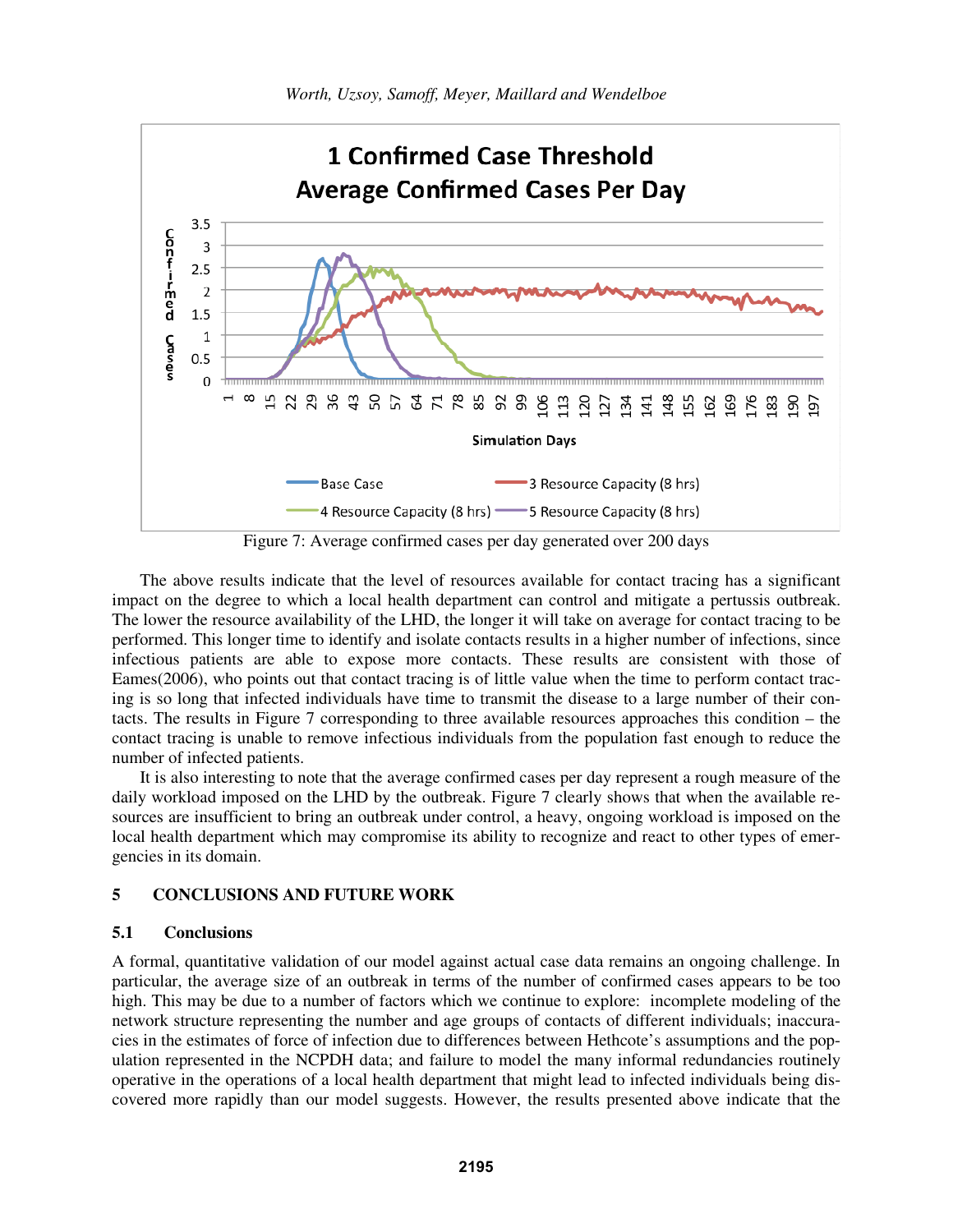model is capable of representing the basic dynamics of a pertussis outbreak in a qualitatively correct manner, and has been verified as such by public health experts. The consensus of our public health colleagues who have reviewed this model is that while its precise quantitative predictions mat not be totally accurate, it has the potential to serve as a tool to compare different scenarios, such as the effects of reducing certain time delays through improved information technology or, as illustrated here, of different levels of resource availability.

### **5.2 Future Work**

Our future work will be directed along two parallel paths. The first of these will be the ongoing refinement and validation of the model against data from actual outbreaks. This data can be potentially obtained from two sources: the NCDPH case data used to develop the initial model is now available for the year 2009, providing a new data set that can be used for validation. In addition, data from the North Carolina Health Alert Network (NC-HAN) provides data on health alerts issued in North Carolina together with the associated number of cases. We will also continue to work with public health researchers and practitioners to refine the epidemiological parameters of the model to improve its quantitative predictions.

 The second principal direction of our future work will be to incorporate the effects of improved information technology on the magnitude and duration of outbreaks. This enhancement will allow the model to be used to examine the benefits of several information technology investments in the North Carolina Public Health Information Network that have been made in the recent past, and suggest directions for how these networks may be extended. Finally, we would like to incorporate a second infectious disease into the model, allowing us to study the effect of how local health departments allocate their time between different surveillance and contact tracing tasks.

### **ACKNOWLEDGMENTS**

This research was carried out by the *North Carolina Preparedness And Emergency Response Research Center (NCPERRC)* which is part of the UNC Center for Public Health Preparedness at the University Of North Carolina At Chapel Hill's Gillings School Of Global Public Health and was supported by the Centers For Disease Control and Prevention (CDC) Grant 1PO1 TP 000296. The contents are solely the responsibility of the authors and do not necessarily represent the official views of CDC. Additional information can be found at http://nccphp.sph.unc.edu/ncperrc/.

## **REFERENCES**

- Armbruster, B. and M. L. Brandeau 2007. "Optimal Mix of Screening and Contact Tracing for Endemic Diseases." *Mathematical Biosciences* 209: 386-402.
- Armbruster, B. and M. L. Brandeau 2010. "Cost-Effective Control of Chronic Viral Diseases: Finding the Optimal Level of Screening and Contact Tracing." *Mathematical Biosciences* 224: 35-42.
- Eames, K. T. D. 2006. "Contact Tracing Strategies in Heterogeneous Populations." *Epidemiology and Infection* 135: 443-454.
- Eames, K. T. D. and M. J. Keeling 2003. "Contact Tracing and Disease Control." *Proceedings of the Royal Society B: Biological Sciences* 270: 2565-2571.
- Hethcote, H. W. 1997. "An Age-Structured Model for Pertussis Transmission." *Mathematical Biosciences* 145: 89-136.
- Hethcote, H. W. 1999. "Simulations of Pertussis Epidemiology in the United States: Effects of Adult Booster Vaccinations." *Mathematical Biosciences* 158: 47-73.
- Hethcote, H. W. 2000. "The Mathematics of Infectious Diseases." *SIAM Review* 42(4): 599-653.
- Heymann, D. L., Ed. 2008. *Control of Communicable Diseases Manual*. Washington, DC, American Public Health Association.
- Koopman, J. 2004. "Modeling Infection Transmission." *Annual Review of Public Health* 25: 303-326.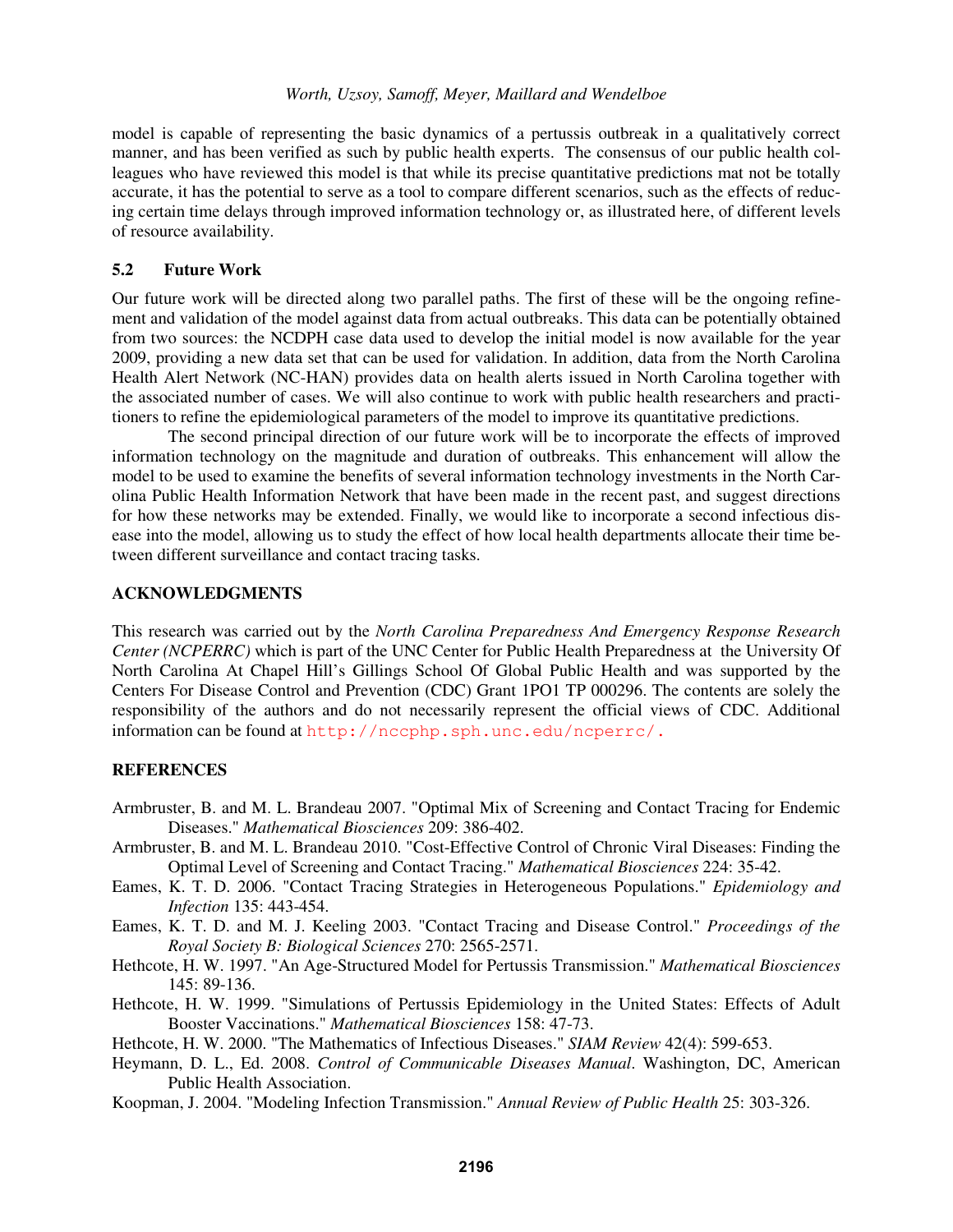- Sterman, J. D. 2000. *Business Dynamics: Systems Thinking and Modeling for a Complex World*. New York, McGraw-Hill.
- Stocks, P. 1933. "Some Epidemiological Features of Whooping-Cough." *Lancet* 1(213): 265-269.
- Van Rie, A. and H. W. Hethcote 2004. "Adolescent and Adult Pertussis Vaccination: Computer Simulations of Five New Strategies." *Vaccine* 22: 3154-3165.
- Wendelboe, A. M., M. G. Hudgens, et al. 2007a. "Estimating the Role of Casual Contact from the Community in Transmission of Bordetella Pertussis to Young Infants." *Emerging Themes in Epidemiology* 4(15).
- Wendelboe, A. M., E. Njampeko et.al. 2007b. "Transmission of Bordetella Pertussis in Young Infants." *The Pediatric Infectious Disease Journal* 26(4): 293-299.
- Wendelboe, A. M. and A. Van Rie 2006. "Diagnosis of Pertussis: A Historical Review and Recent Developments." *Expert Rev. Mol.Diagn.* 6(6): 857-864.

## **AUTHOR BIOGRAPHIES**

**TRAVIS WORTH** is currently a second year masters student and graduate research assistant in the Edward P. Fitts Department of Industrial and Systems Engineering at North Carolina State University with a planned graduation in December of 2010. He also received a Bachelors of Science in Industrial & Systems Engineering from North Carolina State University in 2008. His current research involves creating computer simulation models of public health events, including Mass Vaccination clinics, E. Coli outbreaks and evaluating the performance of the North Carolina Health Alert Network. His email address is <stworth@ncsu.edu>.

**REHA UZSOY** is Clifton A. Anderson Distinguished Professor in the Edward P. Fitts Department of Industrial and Systems Engineering at North Carolina State University. He holds BS degrees in Industrial Engineering and Mathematics and an MS in Industrial Engineering from Bogazici University, Istanbul, Turkey. He received his Ph.D in Industrial and Systems Engineering in 1990 from the University of Florida. His teaching and research interests are in production planning, scheduling, and supply chain management. He is the author of one book, two edited books, and over eighty refereed journal publications. Before coming to the US he worked as a production engineer with Arcelik AS, a major appliance manufacturer in Istanbul, Turkey. He has also worked as a visiting researcher at Intel Corporation and IC Delco. His research has been supported by the National Science Foundation, Intel Corporation, Hitachi Semiconductor, Harris Corporation, Kimberly Clark, Union Pacific, Ascension Health and General Motors. He was named a Fellow of the Institute of Industrial Engineers in 2005, Outstanding Young Industrial Engineer in Education in 1997 and a University Faculty Fellow by Purdue University in 2001, and has received awards for both undergraduate and graduate teaching. His email address is  $\langle \text{ruz}$ soy@ncsu.edu>.

**ERIKA SAMOFF** is a Research Associate at the Institute for Public Health at the Gillings Global School of Public Health, at the University of North Carolina-Chapel Hill. She holds a B.A. in Biology and an M.P.H. in Molecular and Hospital Epidemiology from the University of Michigan-Ann Arbor. She received her Ph.D. in Microbiology and Epidemiology from the Yale University School of Public Health in 2003. She is the author of referreed publications on hepatitis and sexually transmitted disease epidemiology, and her current research involves assessing public health surveillance practice, using public health systems research tools. She worked as an Epidemic Intelligence Service Officer for the Centers for Disease Control and Prevention from 2003-2005, in the Division for Sexually Transmitted Disease Prevention. Her research has been supported by the Centers for Disease Control and Prevention. Her email address is: <erika.samoff@unc.edu>.